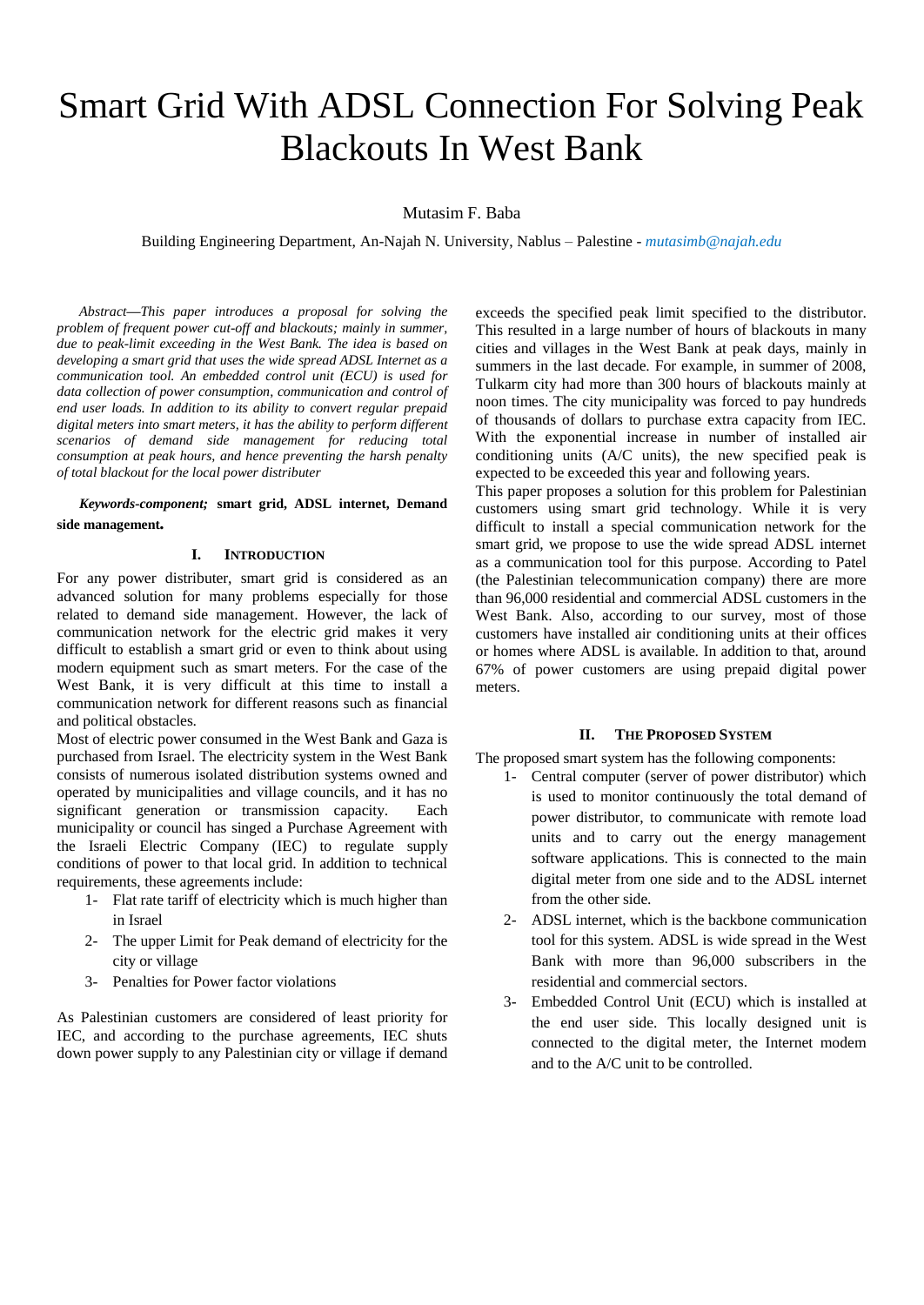

Fig. 1. Simplified scheme of the proposed system

Fig. 1 illustrates the scheme of the proposed system. The needed number of customers to be connected to this system will be decided according to maximum power to be shed. If the customers are grouped into ten groups, then each group will include N customers according to following equation:

$$
N = \frac{\text{Maximum Load to be shed (KW)}}{(\text{Average consumption of (A/C's) of customer (KW)) * 10} \quad \dots \dots (1)
$$

In such case, the customers with large A/C units and connected to the Internet will be selected. According to our survey, almost all of the investigated customers have no objections for this proposal. They think that they prefer few minutes per hour without air conditioning over complete blackouts for few hours.

## **III. COMMUNICATION SYSTEM**

The system consists of a centralized server and a set of remote and distributed objects (clients) that communicate directly to each other via Internet. The middleware provides a uniform, generic and fully specified application protocol. TCP/IP protocol has been selected for its wide applications and simplicity for transmitting data and control codes. The main server which is owned by the power distributor has a fixed IP address which will be used by all remote units for sending data to the server or to receive control codes from it.

At the client side, the Embedded Control Unit (ECU) is linked to the digital meter via an interface. A built-in Ethernet network interface is used to connect the ECU to the internet modem of the client. Triacs or relays are used to control customers loads (in this case the Air Conditioning units). The server of the power distributor sends a request signal to each ECU when consumption level is reaching a critical level close to specified peak limit of the distributer. To

guarantee continuity of communication, each remote unit addresses the central server several times a day, and makes registration that includes a username and a password. This is essential to ensure that remote units are ready for data communication and to provide their IP addresses the many not be fixed and may change frequently.

# **IV. THE EMBEDED CONTROL UNIT**

Fig. 2 shows the developed control unit to be used at the client side and will be embedded in the metering unit of the customer. This unit; which has been developed, programmed and built locally, consists of the following major parts:

- Embedded Ethernet network interface. It includes an implementation of TCP/IP protocol.
- 8-bit microcontroller
- Triacs or relays for power control switching.

Microcontroller software can perform these major functions:

- 1. Establishing secure communication with main server via the ADSL internet.
- 2. Reading power consumption directly from the prepaid digital meter on hourly bases.
- 3. Transmitting coded data to main server via internet using TCP/IP protocol.
- 4. Receiving control codes from the main server.
- 5. Performing control of A/C units in response to control codes, according to demand side management scenarios performed by main server.

Embedding this unit to the regular digital meter of the customer will convert it into a smart meter with control capabilities.

#### **V. SYSTEM OPERATION**

The system has been tested for data communication which proved its validity. Demand side management was simulated using old real data for loads of previous years. The following explains data preparation and operation of the proposed system.

#### *1. Daily Load Curves*

The possible application of the proposed system for solving Peak blackouts was studied and simulated for the special case of Tulkarm city. The data for hourly consumption have been



Fig.2. Embedded Control Unit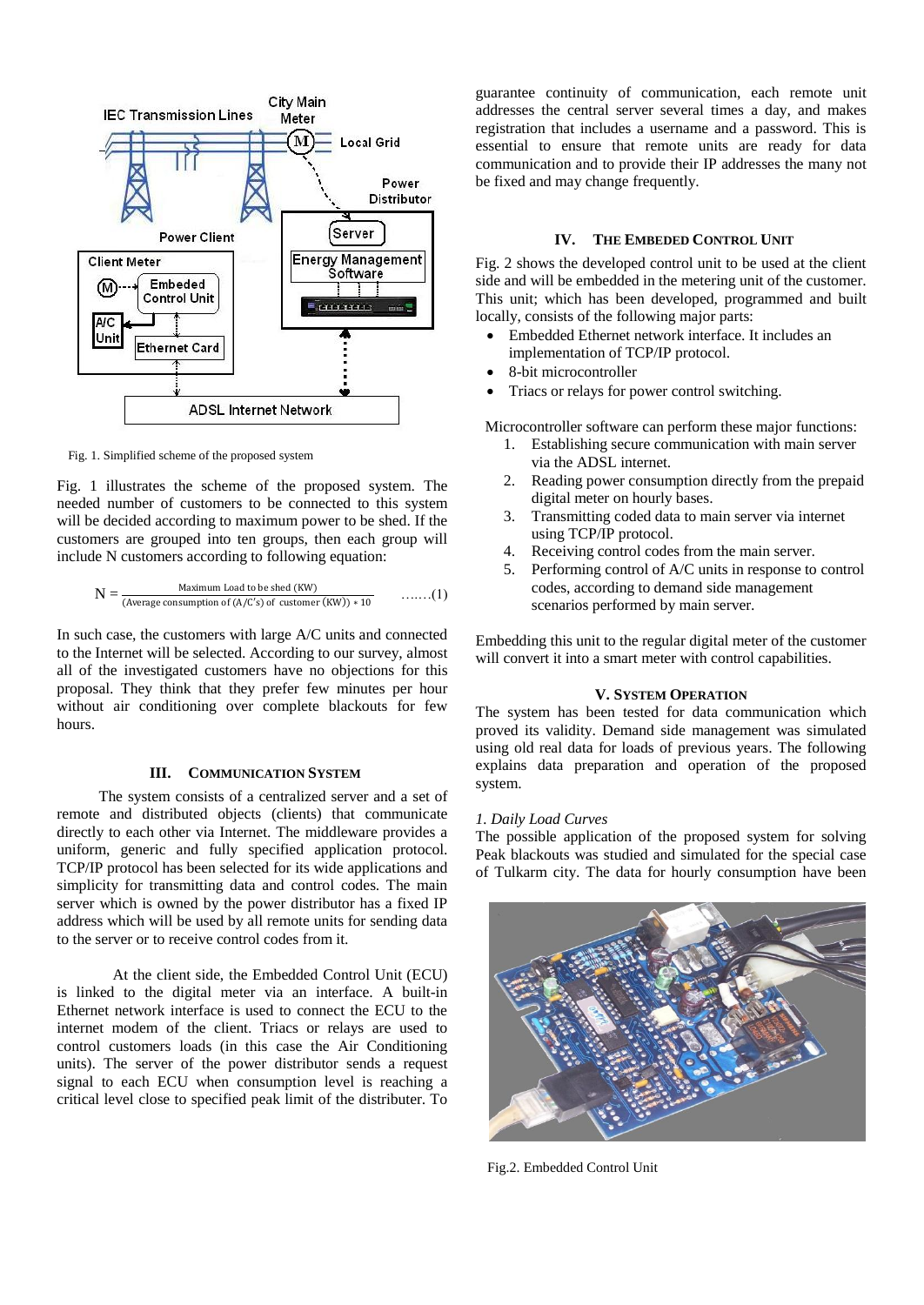

Fig. 3. ECU installation at the meter side

collected from different sources including Municipality of Tulkarm; the electric distributor, Palestinian Energy Authority and research studies. Fig. 4, shows a typical load curve for the city in a typical day in winter. Note that the peak demand of the city in winter is far below the Peak Limit as specified by IEC. It is very rare that this limit is exceeded as Tulkarm area is relatively warm in winter. Fig. 5 shows a sample of the load curve in a hot day in summer. It is clear that the Peak Limit restriction has been violated between 10:00 am and 2:00 pm. In most cases this will result in a harsh penalty by IEC by cutting off power supply to the city for many hours as estimated by IEC. It is our estimation that the load may exceed the peak limit by less than 3 MW only, but this is a justified reason for





Fig. 5. Load curve for Tulkarm in Summer

IEC; which suffers power shortage in summer, to cut off power for local Palestinian power distributors.

In order to estimate the daily load curve in summer without including Air Conditioning consumption, the following method was used:

- 1. By selecting 20 residential and commercial customers and comparing their power consumption at different times with air conditioning units turned (On and Off).
- 2. The hourly demands for those units were estimated by multiplying the total load capacity of all A/C units connected to one substation with the hourly Load Factors for monitored air conditioning units (two units in this case) at the same time in the same area.

From fig. 6, and according to equation (1) the total number of customers may not exceed 2000. This is due to the fact that the load to be shed is always less than 3 MW, which is much less than the estimated load of air conditioners in the city. Average load of A/C units per customer was estimated at 1.5 KW.

From the curve, it is clear that power consumption of air conditioning units increases total demand by more than 50% at noon hours, which is the main reason for exceeding the peak limit and the cause for power blackouts at hot days. It is important to note that most of electric power in consumed in the residential and commercial sectors at day time.



Fig. 6. Load curve of A/C units in a hot summer day in Tulkarm